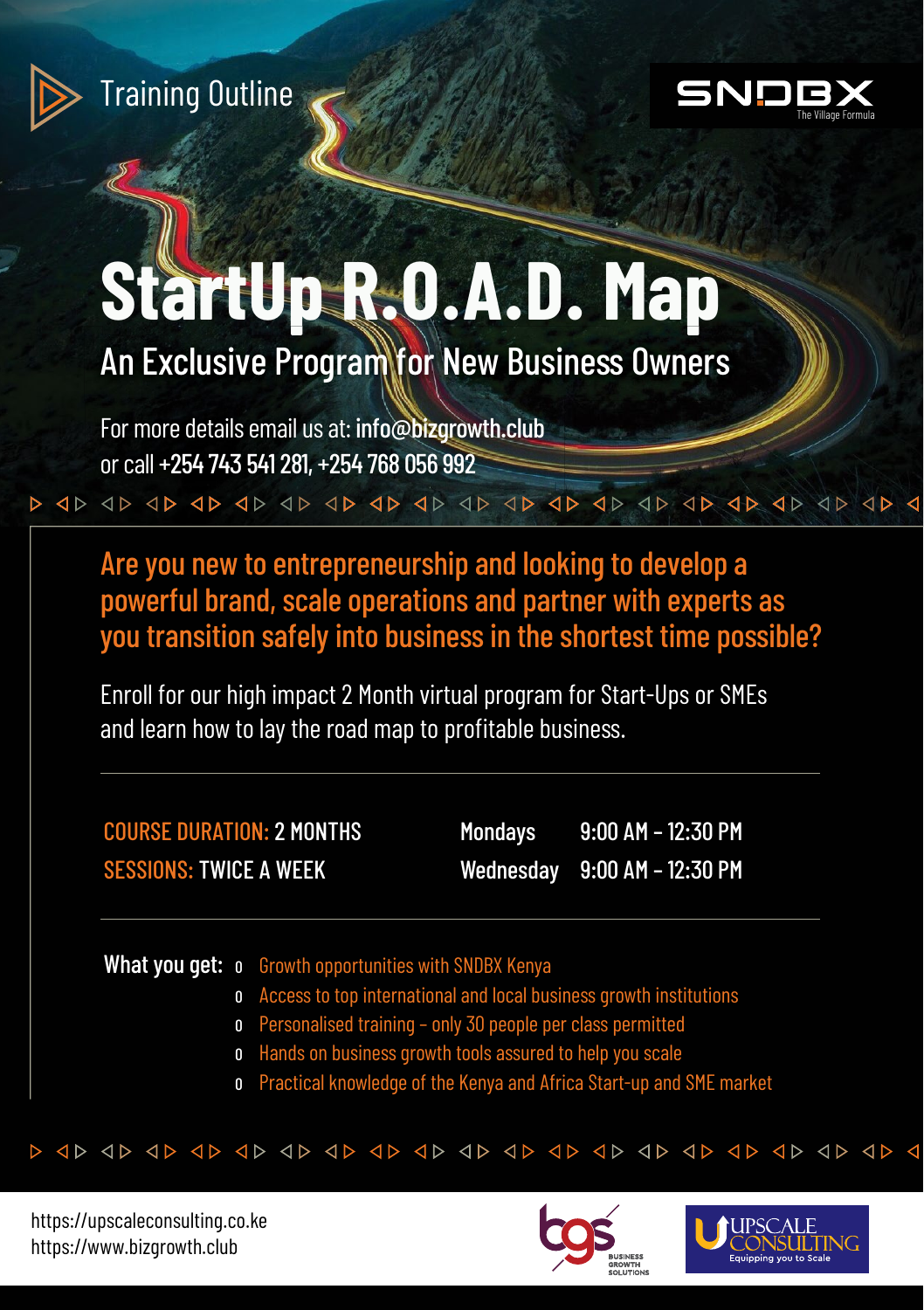





# Stephanie Nguku

- Founder, Upscale Consulting
- SNDBX Investor Readiness Expert
- 12 years' experience working with SMEs in the commercial and financial sector.



# Jan Okonji

- Founder, Business Growth Solutions
- SNDBX Startup Expert
- 13 years' experience working with startups.

# **ENROLLMENT REQUIREMENTS**

Registration Fee Kshs. 5,000 Course Fee Kshs. 35,000 Duly Filled Registration Form Access to steady internet and computer

Payments are to be made via mobile phone to the following account

SAFARICOM MPESA: PAYBILL 7335701

ACCOUNT NUMBER FULL NAME

 $\triangle$ 



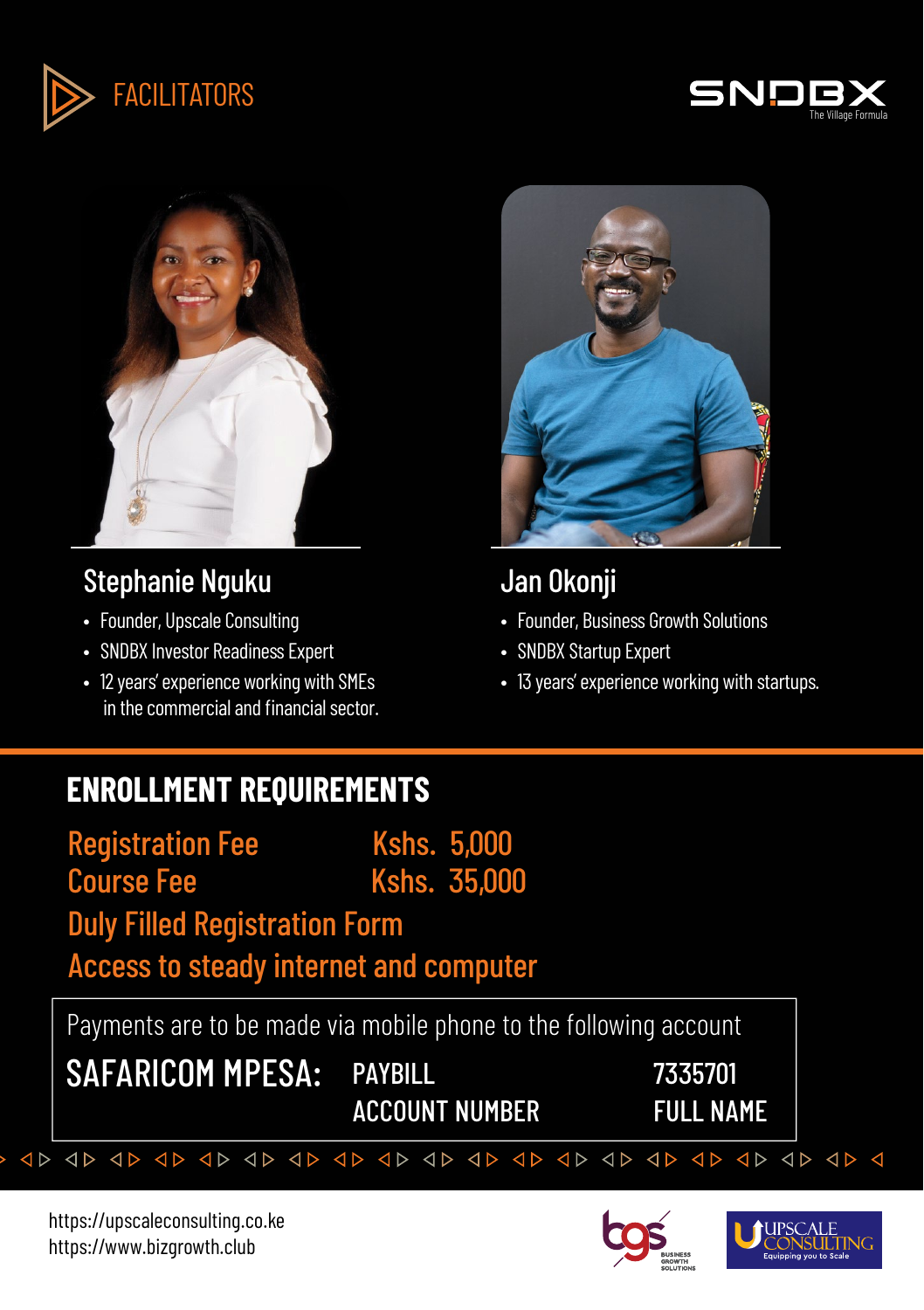

Training Outline

### **MODULE 1: INTRODUCTION TO ENTREPRENEURSHIP**

#### **DAY 1 MINDSET**

- o How to safely transition from a comfort zone to learning zone
- o Limiting beliefs around success & money
- o The fixed, growth & false mindset
- o How to avoid mental roadblocks

### **DAY 2**

### **GOAL SETTING THAT WORKS**

- o The belief cycle
- o Why desires are greater than goals
- o Reasons we struggle to achieve goals
- o The importance of goals for our business
- o 5 keys to effective goal setting

### **DAY 3**

### **ENTREPRENEUR SKILLS & FUNDAMENTALS**

- o The 7 keys to a powerful business mindset
- o 6 business dynamics to keep in mind as your start up
- o 6 keys you to unlock your startup
- o 6 M framework business fundamental
- o Building a great team
- o Identifying the field of business suitable for you

# **MODULE 2: IDEA GENERATION**

### **DAY 4 IDEA GENERATION METHODOLOGIES**

- o What makes a business idea
- o Using the TRAP model to identify your business
- o Learning from successful business owners
- o Surveying your local business area
- o Scanning your environment
- o Drawing from experience
- o Structured brainstorming

### **DAY 5 SELECTION**

- o Your idea list
- o SWOT analysis as a strategic tool to select your business ideas
- o Complete summary of your IDEAL business idea

# **DAY 6**

### **VALIDATION**

o Developing your Business Model Canvas (BMC)

# **MODULE 3: PRODUCT DESIGN & DEVELOPMENT**

# **DAY 7**

#### **DEFINITION STRATEGY**

- o Reasons for new product failures
- **o** The golden triangle
- o 2 key factors in product creation
- o Lean startup methodology
- o The product design process

# **DAY 8**

### **IDEATION**

- o Cross functional teams
- o Generating ideas
- o Identifying opportunity areas



https://upscaleconsulting.co.ke https://www.bizgrowth.club